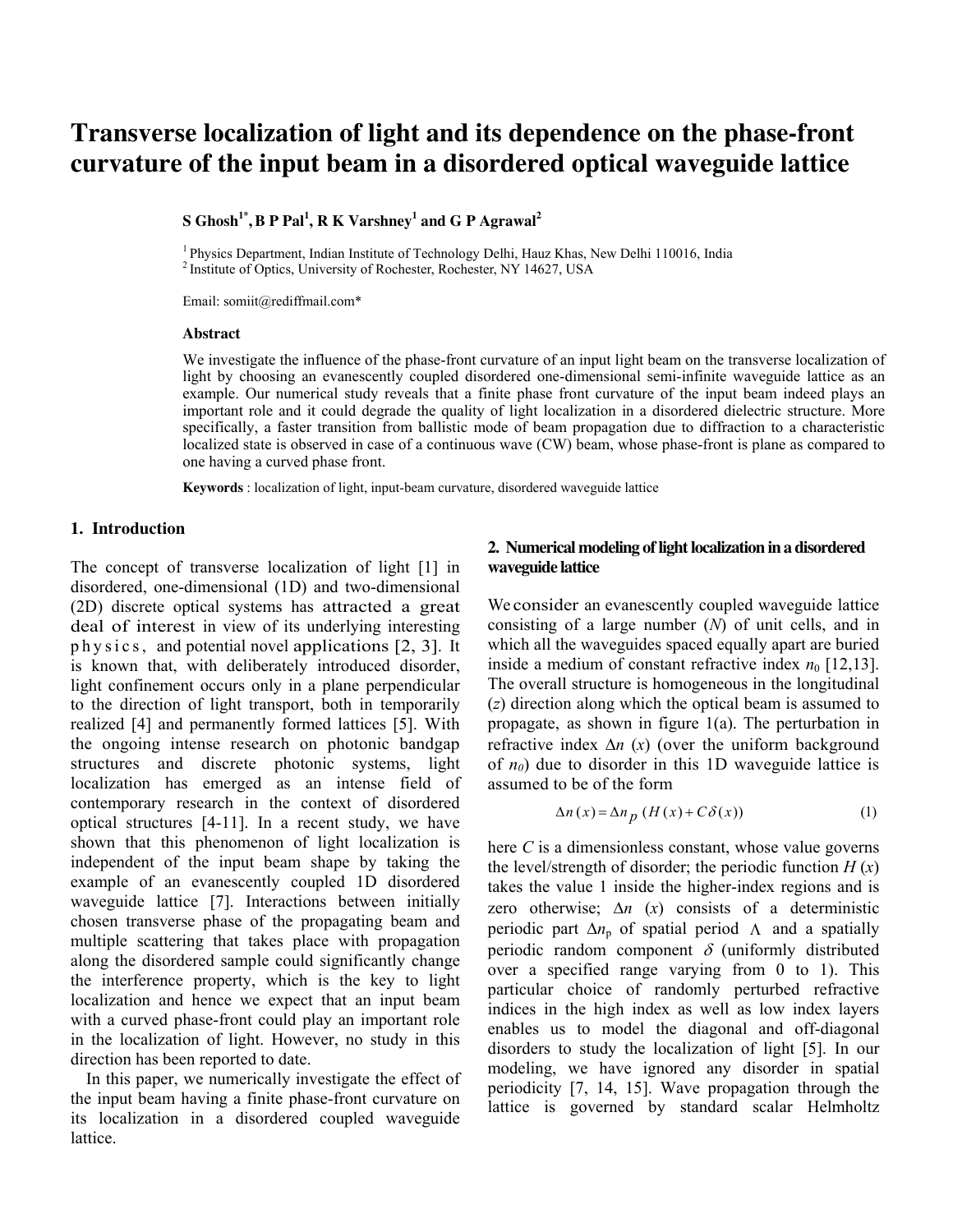equation, which under paraxial approximation could be written as

$$
i\frac{\partial A}{\partial z} + \frac{1}{2k} \left( \frac{\partial^2 A}{\partial x^2} \right) + \frac{k}{n_0} \Delta n(x) A = 0 \tag{2}
$$

where  $A(x, z)$  is amplitude of an input CW optical beam having its electric-field as  $E(x, z, t) = R e[A(x, z)e^{i(kz - \omega t)}]$ ;  $k = n_0 \omega/c$ . To study the effect of having a curved phase front of an input beam on the phenomena of transverse localization of light, the initial field amplitude of such an input Gaussian beam centered at  $x_0$  is assumed to be of the form

$$
A(x) = A_0 \exp\left[ -(1 - iB)((x - x_0)/\omega_0)^2 \right]
$$
 (3)

where the parameter *B* represents the phase-front curvature, and  $\omega_0$  is the characteristic spot size of the Gaussian beam. In the case of a CW beam having a plane-phase front as the input, for which  $B = 0$ , Eqn. (2) yields localized exponential solutions [1, 7].

We solve Eqn. (2) with the scalar beam propagation method which we have implemented in Matlab*®* and consider input beams characterized with different values of the *B*-parameter. Details of the modeling methodology have been discussed in [7]. Our chosen waveguide array consists of 150 evanescently coupled waveguides, each of 7 μm width and separated from each other by 7 μm (i.e. center-to-center spacing is 14 μm). Such a waveguide array is realizable through laser inscription in glass for direct observation of localized light [14]. We deliberately choose a relatively small refractive index contrast along with a relatively long unit-cell period compared to the wavelength  $(Λ)$  $\lambda$ ) to ensure that the bandgap effects remain negligible.



**Figure 1.** (Color online) a) Schematic of the refractive index disordered waveguide lattice with different colors indicating different refractive indices; b) ballistic mode of propagation through a perfectly ordered lattice; c) transition to a localized mode after propagation through a 20 mm (*L*) long 20% disordered lattice.

The value of  $\Delta n_p$  was chosen to be 0.001 over and above the background material of refractive index  $n_0$  = 1.46. To appreciate transverse localization of light in a disordered optical medium, we present in figure 1 results for propagation of an input CW beam with a plane phase front at an operating wavelength of 980 nm. Figure 1(a) depicts the array of waveguide lattices chosen for simulation study while figures 1(b) and 1(c) respectively correspond to  $C = 0$  (indicating absence of disorder) and  $C = 0.2$ . The input beam is assumed to cover few lattice sites around the central unit cell at the input plane; chosen beam width  $\omega_0$  (FWHM) was 12  $\mu$ m (> width (7) μm) of an individual lattice site). From figure 1(c), a clear signature of transition to a localized state after an initial ballistic mode of propagation could be seen as the beam propagates along the length through the disordered waveguide lattice.

## **3. Results and Discussions**

In order to investigate quantitatively the effect of having a finite phase front curvature of the input beam on its localization in a disordered medium, we have studied the beam dynamics for different lengths of the lattice and for different values of the *B*-parameter [incorporated in eq (3)]. A measure of the localization is assumed to be quantifiable through decrease in the average effective width  $(\omega_{\text{eff}})$  (as defined in [7])

$$
P = \left[ \int I(x, L)^2 dx \right] / \left[ \int I(x, L) dx \right]^2
$$
  

$$
\omega_{\text{eff}} = \left\langle P \right\rangle^{-1} \tag{4}
$$

of the propagating beam after including the statistical nature of the localization phenomenon in a finite system; where <...> represents a statistical average over several realizations of the same level of disorder. After a certain propagation distance, depending upon the strength of disorder and lattice aspect ratio, *ωeff* becomes almost unchanged with characteristic statistical fluctuations. It is worthwhile to point out that physically as we increase the value of *C* parameter, the total number of localized eigen-states supported by a particular realization of the disordered lattice increases for a given length [5], which eventually favors a smaller *ωeff* value. Naturally, a larger value of *ωeff* in the localized regime as well as an increase in the localization length [4, 7] of an eigen-state in a disordered medium would imply degradation in the quality of localization. Results of such an effect due to a finite curvature of the input beam's phase front are illustrated in figure 2. This plot of *ωeff* (ensemble averaged over 200 different realizations of a particular level of disorder and normalized with respect to <sup>ω</sup>*0*) with *L* clearly reveals degradation in the quality of localization with propagation for a finite value of the parameter *B* in the chosen disordered waveguide array.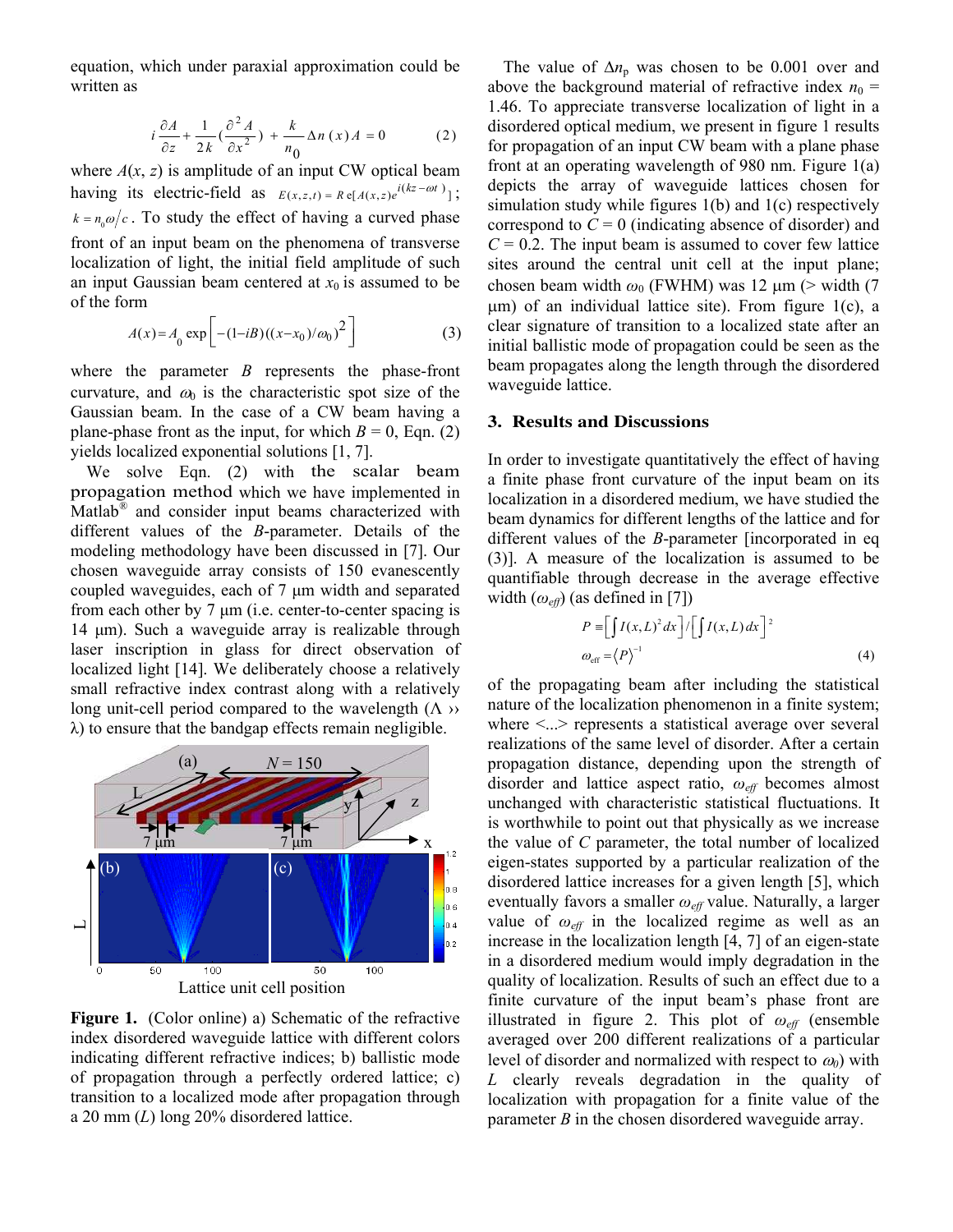

**Figure 2.** Variation in the ensemble averaged effective width ( $\omega_{\text{eff}}$ ) of a Gaussian beam (of initial FWHM 12 μm) with propagation through the disordered waveguide lattice. The curves are labeled in terms of the disorder parameter *C* for three different values of the phase front curvature parameter *B*. The error bars are the statistical standard deviations for the effective beam widths over 200 realizations.

For a waveguide lattice with a given strength of disorder, the localized eigen-channels supported by the lattice are given. A light beam having a finite input phase front curvature would preferably excite one of the extended (non-localized) natural eigen-states of a finite disordered lattice along with the localized states in few cases while performing the ensemble averaging over different realizations of the disorder. Hence, figure 2 essentially depicts the interplay between the strength of disorder and the phase front curvature of an input beam in the disordered lattice of finite length. As a sample result, we have plotted the beam dynamics for three different *B*-parameters when the values of *C* are set at 0.2, 0.4 and 0.6, respectively. It may be noted that a similar trend was seen in our numerical simulations for negative values of the *B-*parameter.

To appreciate the above-mentioned degradation on the evolution of localization, in figure 3 we have plotted the ensemble-averaged (over 100 realizations) output intensity profiles from a 15 *mm* long disordered waveguide lattice of the above kind for  $B = 0$  as well as a finite *B*-parameter (both positive and negative) when the level of disorder is set at  $C = 0.2$ . The plots in figure 3 correspond to an intermediate regime of propagation, in which both diffraction and localization are simultaneously present, before it attains a localized state. If we compare the plots corresponding to finite *B* relative to the plot for  $B = 0$ , this particular trend also indicates that the finite B has a detrimental effect on

simultaneous suppression of the ballistic side lobes to achieve characteristic localized tails. Hence, it can be concluded that an input beam with plane phase front would favor a faster transition to localization in comparison to a beam with a finite phase front curvature.

For a deeper appreciation of this effect on the degree of localization, we estimate the so called localization length (*lC*) characteristic of a localized state in a particular disordered lattice [4]. To obtain  $l_C$ , we averaged 100 output intensity profiles for a given value



**Figure 3.** Comparison of building up of a central peak (a transition towards the localized state) and suppression of ballistic side lobes from figures (a), (b) and (c) respectively; clearly indicates a significant effect on localization transition due to initial curved phase front of the light beam. Side lobes are more prominent in the case of propagation of input beam with finite phase fronts.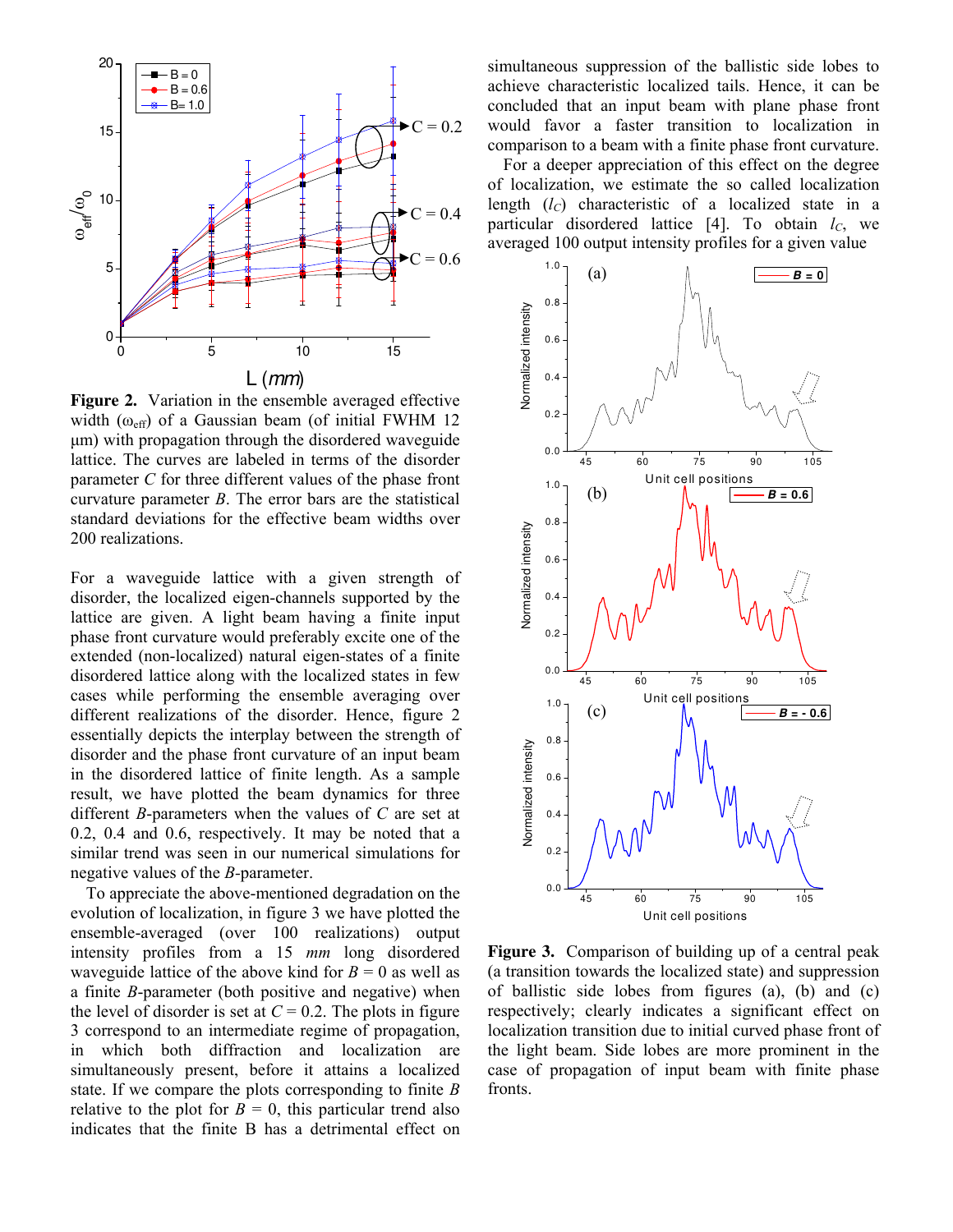of *C* and then performed a three-point moving average to smoothen further the resulting profile as mentioned in [7]. As a particular localized state carries the signature of a corresponding disordered optical system, in general the state is not symmetric on either side of the peak. The corresponding variation of *lC* (fitted on either sides of the peak of the output intensity profile) for various *B*parameters is shown in figure 4. These plots also confirm the advantage of a plane phase front over a curved one from localization point of view. It is obvious that larger the absolute value of the initial phase-front curvature, stronger would be the degradation in the quality of localization. These results should form useful guidelines while undertaking experimental studies on localization of light in a disordered dielectric.



**Figure 4.** Localization lengths  $(l_c)$  on either side of a localized state have been plotted as a function of curvature parameter  $(B)$  for the same Gaussian input beam profile along 15 mm long lattice geometry of 60% disorder. Due to characteristic asymmetry of a localized state around its peak, some difference in the variation of the localization length with *B* on either side of peak of the profile is evident from (a) and (b). Bars show possible error encountered during curve fitting.

#### *3.1.Effect of input beam width*

Until now, we have chosen an input beam with a width  $\omega_0$ , which covers nearly four sites (high and low index) of the lattice to excite the eigen-modes supported by the same disordered waveguide lattice. Naturally, the input excites only those eigen-modes that are localized near the spatial location of excitation. In this subsection, we investigate the influence of the width of an input excitation while investigating the effect of a finite phase-front curvature on the phenomena of transverse localization of light. For this study we choose two different input beam widths that cover a single site and nearly 18 sites of the lattice. As before, the values of the *B*-parameter were chosen to be  $0, \pm 0.6$ , and the level of disorder was set at 20%. This choice of relatively small *C* was to visualize the trend in variation of effective beam width with *B* parameter for different strengths of disorder (as shown in Fig. 2), which clearly shows that the influence of a finite phase front curvature is more visible at a relatively weaker disorder. In figure 5, we have plotted the variation in  $ω_{\text{eff}}$  (normalized with respect to  $\omega_0$ ) as a function of propagation length for the two different input beam widths. Figure 5a corresponds



**Figure 5.** Variation of the ensemble averaged effective width  $(\omega_{\text{eff}})$  of a Gaussian beam with two different input FWHMs with propagation through the waveguide lattice for  $C = 0.2$ . The error bars are the statistical standard deviations for the effective beam widths over 250 realizations. The chosen input widths cover;  $a$ )  $\sim$  one site of the lattice,  $b$ ) ~ 18 sites of the lattice.